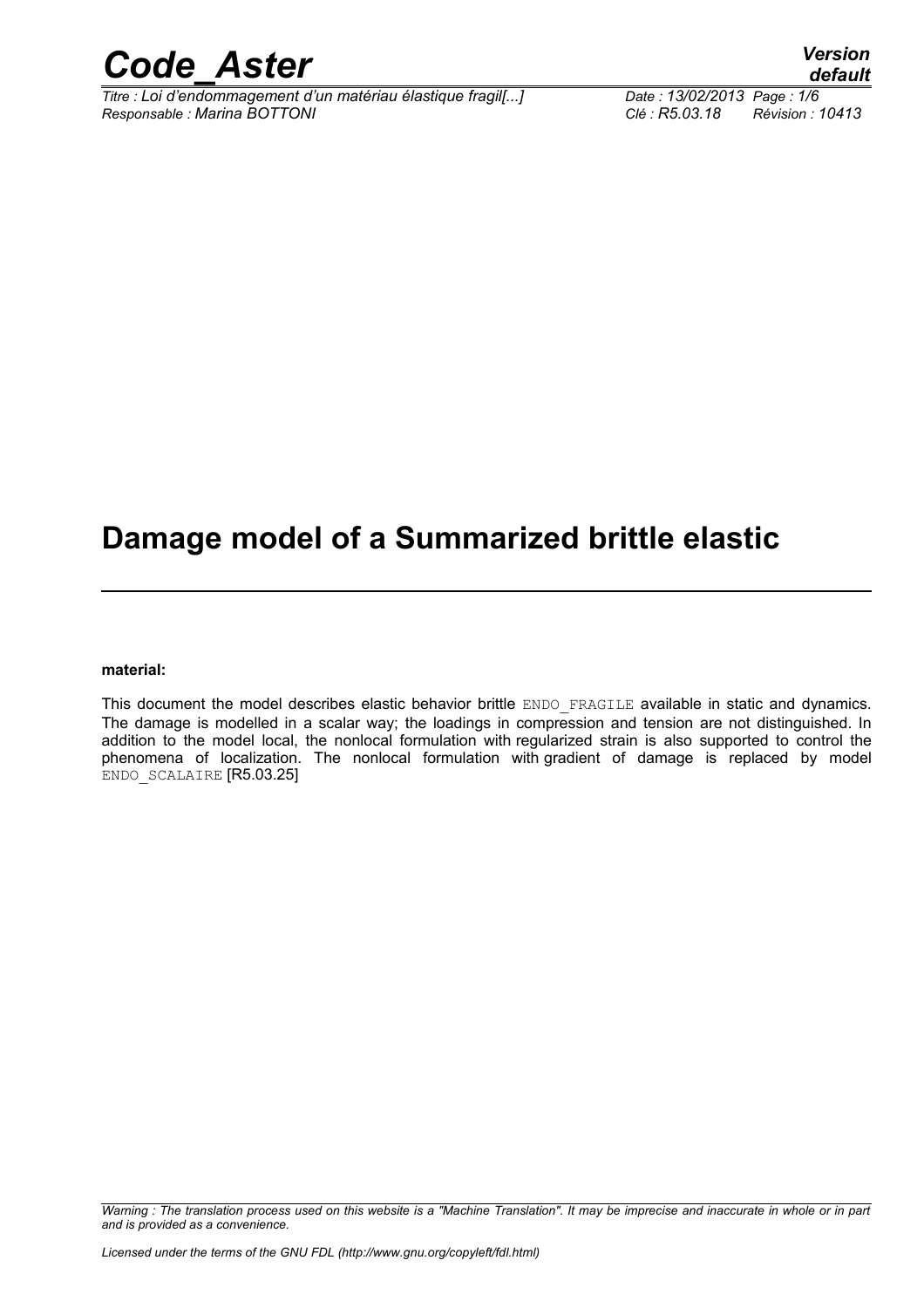*Titre : Loi d'endommagement d'un matériau élastique fragil[...] Date : 13/02/2013 Page : 2/6 Responsable : Marina BOTTONI Clé : R5.03.18 Révision : 10413*

## **1 Domaine d'application**

model ENDO FRAGILE aims at modelling of the way a simplest possible brittle elastic behavior. The material is elastic isotropic. Its stiffness can decrease in an irreversible way when strain energy becomes important, without distinguishing the tension from compression. This loss of stiffness is measured by a scalar local variable called damage which evolves of 0 (operational material) to 1 (completely damaged material, i.e. without stiffness). Moreover, the stress cannot exceed a threshold which also decrease with the level of damage to reach 0 when the material is completely damaged. One will refer to [bib1] for a description of this kind of phenomenology.

The property of the reduction of the threshold in stress with the level of damage is called softening and generally involves a loss of ellipticity of the equations of the problem. It results from it a localization from the strains and damage in tapes of which the thickness is directly controlled by the size of the finite elements. To mitigate this deficiency of the model a nonlocal formulation is proposed, it leans on a regularization of the strains and activated by modelization  $_{*_{\text{GRAD\_EBSI}}}$  [R5.04.02]. The width of the tapes of localization is controlled by a material parameter, indicated in operator DEFI\_MATERIAU under key word LONG CARA of factor key word the NON LOCAL [U4.43.01]. However, obtaining a physical problem posed again well is obtained only at the cost of one important overcost in time computation. In addition, it should well be noticed that only the behavior models are deteriorated and not balance equations. Consequently, the stresses preserve their usual meaning. For the modelization based on the introduction of the gradient of the damage and activated by modelization  $*_{GRAD-VARI}$ [R5.04.01], to refer to model ENDO\_SCALAIRE [R5.03.25].

Lastly, that one activates or not these nonlocal formulations, the softening character of the behavior also involves the appearance of instabilities, physics or parasites, which result in snap - backs on the total response and return the control of the essential loading in static. The control of the type PRED ELAS [R5.03.80] then seems the mode of control of the level of the most suitable loading.

## **2 Local constitutive law**

#### **2.1 Behavior models**

the state of the material is characterized by the strain  $\varepsilon$  and the damage d understood enters 0 and 1 . The relation stress-strain is elastic, the stiffness is affected in a linear way by the damage:

$$
\sigma = (1 - d) \mathbf{E} : \boldsymbol{\varepsilon} \quad \text{Eq 2.1-1}
$$

with *E* the tensor of Hooke. In addition, the evolution of the damage, always increasing, is controlled by the following function threshold:

$$
f(\varepsilon, d) = \frac{1}{2} \varepsilon : E : \varepsilon - k(d) \text{ where } k(d) = w^y \left(\frac{1+y}{1+y-d}\right)^2
$$
 the 2.1-2

coefficients  $w^y$  and  $y$ , both positive, are parameters of the model. The condition of coherence then determines completely the rate of damage *d*˙ :

$$
f(\varepsilon, d) \le 0 \quad d \ge 0 \quad d \ f(\varepsilon, d) = 0
$$
 \t\t\t 6q the 2.1-3

equations [éq 2.1-1] with [éq 2.1-3] are enough to describe entirely constitutive law ENDO\_FRAGILE, indeed very simple. One can also notice that it forms part of the formalism suggested by Marigo [bib2].

*Warning : The translation process used on this website is a "Machine Translation". It may be imprecise and inaccurate in whole or in part and is provided as a convenience.*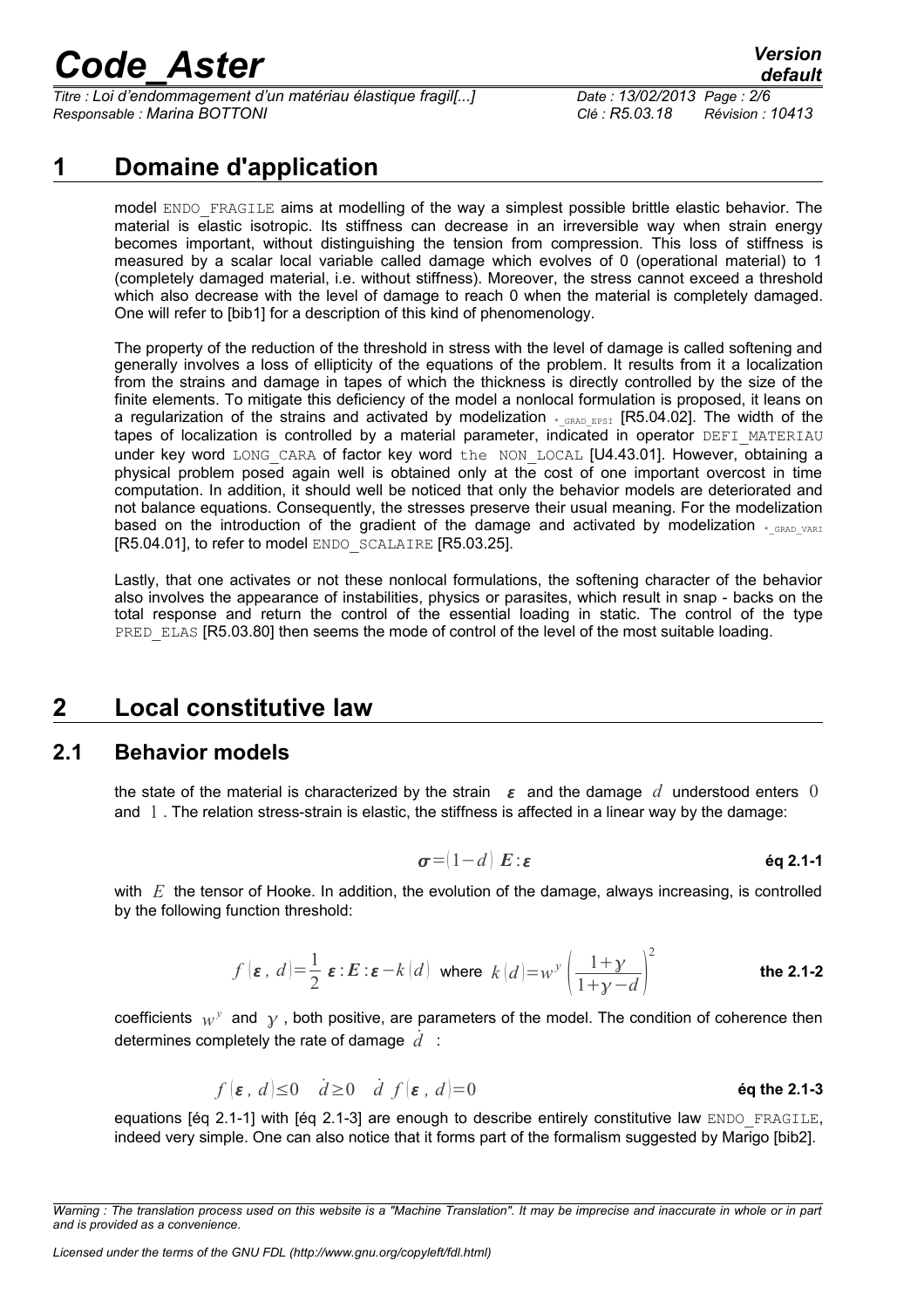*Titre : Loi d'endommagement d'un matériau élastique fragil[...] Date : 13/02/2013 Page : 3/6 Responsable : Marina BOTTONI Clé : R5.03.18 Révision : 10413*

### **2.2 Identification of the parameters of the model**

the parameters of this constitutive law are four. On the one hand, the Young's modulus *E* and the Poisson's ratio  $\nu$  which determine the tensor of Hooke by:

$$
\mathbf{E}^{-1} \cdot \boldsymbol{\sigma} = \frac{1+\nu}{E} \boldsymbol{\sigma} - \frac{\nu}{E} (\text{tr} \, \boldsymbol{\sigma}) \, \mathbf{Id}
$$
éq 2.2-1

In addition,  $w^y$  and  $Y$  which defines the lenitive behavior. They are determined by a simple traction test, cf [Figure 2.2-a]. To simplify the entry of the data of the model, one informs not  $w^y$  and  $\hat{y}$  but directly the tangent modulus  $E^T$  and the stress with the peak  $\sigma^y$  under factor key word  $\tt the$ ECRO LINE or ECRO LINE FO of operator DEFI MATERIAU. As for  $E$  and  $v$ , they are given classically under factor key word the ELAS or ELAS\_FO.

A all useful ends, here also statements of the strain with fracture  $\,\varepsilon^{\cal R}\,$  in this simple traction test, as well as voluminal energy  $\,k^{\,0}\,$  consumed to completely damage a material point, this last statement being valid whatever the load history:

$$
\varepsilon^{R} = \left(\frac{1}{E} - \frac{1}{E^{T}}\right)\sigma^{y} \qquad k^{0} = \frac{1}{2}\left(\frac{1}{E} - \frac{1}{E^{T}}\right)\sigma^{y^{2}} = \frac{1}{2}\varepsilon^{R}\sigma^{y} = w^{y}\frac{1+y}{y}
$$



**Figure 2.2-a: Simulation of a traction test simple**

#### **2.3 Integration of the constitutive law**

temporal discretization of the equations [éq 2.1-1] with [éq 2.1-3] on time step  $[t<sup>-</sup> t]$  is realized by a diagram of implicit Eulerian. For any function of time  $\,q$  , one notes  $\,q^-\!=\!q\!\left(t^-\right)\,$  and  $\,$   $\,q\!=\!q\!\left(t\right)$  . To integrate in time the constitutive law then means to determine the stress state and of damage solution of the following nonlinear system, where the strain  $\varepsilon$  and the state of the material at the beginning of  $time step$   $(\varepsilon^{-}, d^{-})$  are given:

$$
\sigma = (1-d)E \ . \varepsilon \qquad \qquad \text{6q 2.3-1}
$$

$$
f(\varepsilon, d) \le 0
$$
  $d-d^{-} \ge 0$   $(d-d^{-}) f(\varepsilon, d) = 0$  *éq 2.3-2*

a method of resolution was proposed by [bib3]. It starts by examining the solution without evolution of the damage (also called elastic test) then, if necessary, carries out a correction to check the condition of coherence. In this case, the existence and the unicity of the solution guarantee the good performance of the method. Let us consider the elastic test:

*Licensed under the terms of the GNU FDL (http://www.gnu.org/copyleft/fdl.html)*

*Warning : The translation process used on this website is a "Machine Translation". It may be imprecise and inaccurate in whole or in part and is provided as a convenience.*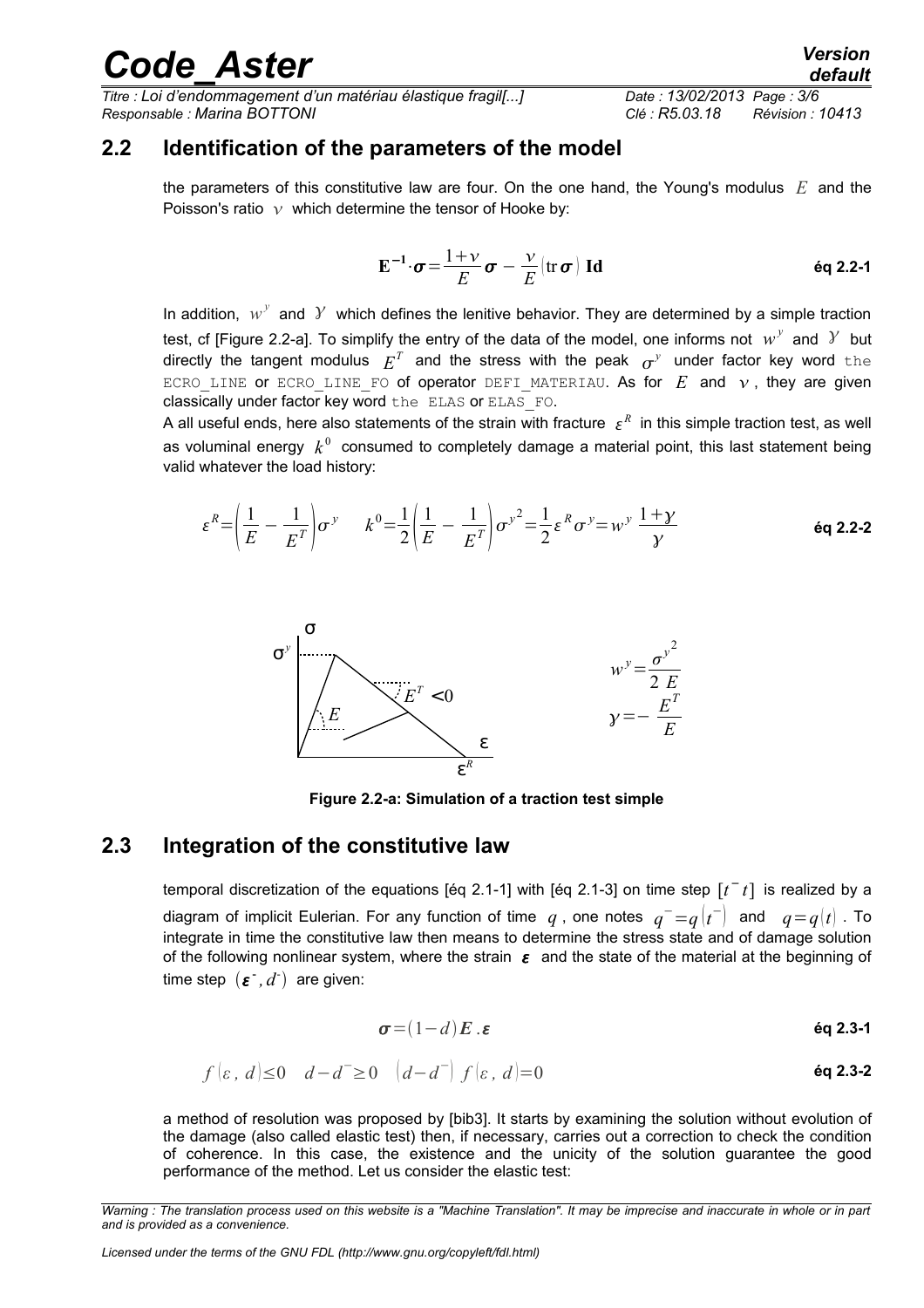*Titre : Loi d'endommagement d'un matériau élastique fragil[...] Date : 13/02/2013 Page : 4/6 Responsable : Marina BOTTONI Clé : R5.03.18 Révision : 10413*

$$
d = d^{-} \text{ solution if } f^{\text{el}}(\varepsilon) = f(\varepsilon, d^{-}) \le 0 \tag{6q 2.3-3}
$$

In the contrary case, the damage is obtained while solving  $f(\varepsilon, d)=0$ :

$$
d = (1 + \gamma) \left( 1 - \sqrt{\frac{w^{\gamma}}{w}} \right) \text{ where } w = \frac{1}{2} \epsilon \cdot E \cdot \epsilon
$$

As for the stress, it is given by [éq 2.3-1] in all the cases.

It still remains to be made sure that the damage does not exceed value 1. In fact, when  $d = 1$ , the stiffness of the material point considered is cancelled. Insofar as no technique of suppression of the finite elements "broken" is put in work (technical possibly delicate when the finite elements have several Gauss points), of the null pivots can appear in the stiffness matrix. This is why a numerical threshold is introduced  $d_c$  beyond which one considers an elastic residual stiffness for the tangent matrix, equations of behavior remaining unchanged.

To preserve a reasonable conditioning of the stiffness matrix, one chooses  $d_c = 1 - 10^{-5}$ 

**éq 2.3-5**

an indicator  $X$ , arranged in the second local variable, then specifies the behavior during time step running:

 $\chi=0$  elastic behavior (strain energy lower than the threshold)

 $x=1$  evolution of the damage

 $x=2$  (saturated damage) ( $d=1$ ).

### **2.4 Description of the local variables**

the local variables are two:

- $VI(1)$  indicating d
- $VI(2)$  damage  $X$

## **3 Formulation with gradient of damage**

the formulation in gradient of damage is not available any more (from version 10.2 of Aster), to refer to the constitutive law ENDO SCALAIRE [R5.03.25], which replaces ENDO FRAGILE for modelization GRAD VARI and this mainly for reasons of robustness of computations.

## **4 Formulation with regularized strain**

### **4.1 Formulation continues in time**

the approach with regularized strain [R5.04.02] also makes it possible to control the phenomena of localization and for this reason seems an alternative to the formulation with gradient of damage. But unlike the latter, this formulation has the advantage of resorting to the standard algorithms for the nonlinear problems. Indeed, the only difference compared to the local constitutive law lies in the data of two strains instead of one, the local strain  $\varepsilon$  which intervene in the relation stress-strain and the regularized strain  $\bar{\epsilon}$  which controls the evolution of the damage. This one results from the local strain by resolution of the system of equations with partial derivatives according to:

*Warning : The translation process used on this website is a "Machine Translation". It may be imprecise and inaccurate in whole or in part and is provided as a convenience.*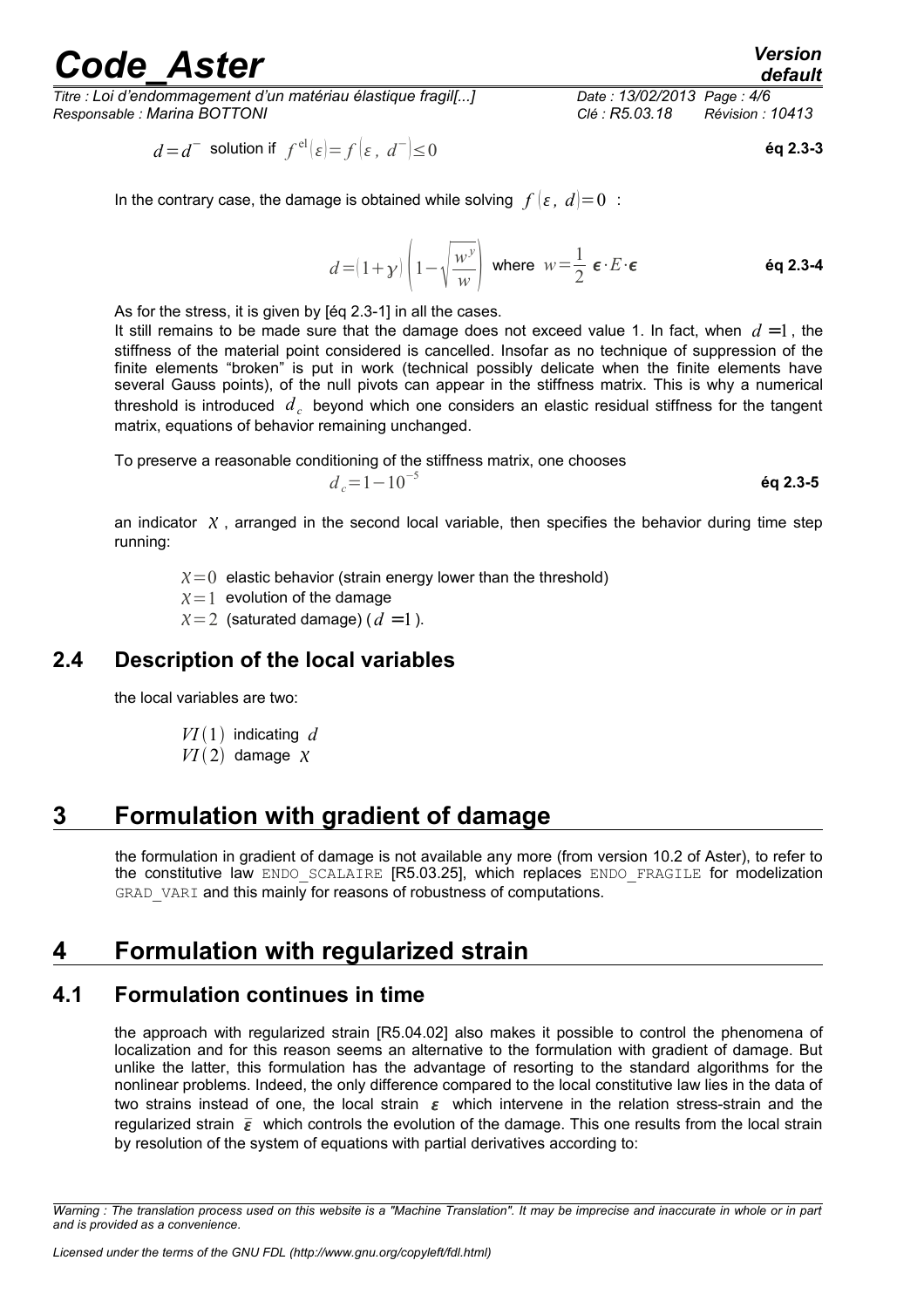*Titre : Loi d'endommagement d'un matériau élastique fragil[...] Date : 13/02/2013 Page : 5/6 Responsable : Marina BOTTONI Clé : R5.03.18 Révision : 10413*

$$
\begin{cases} \overline{\boldsymbol{\varepsilon}} - L_c^2 \Delta \overline{\boldsymbol{\varepsilon}} = \boldsymbol{\varepsilon} & \text{ dans la structure} \\ \nabla \overline{\boldsymbol{\varepsilon}} \cdot \boldsymbol{n} = 0 & \text{ sur le bord de normale } \boldsymbol{n} \end{cases}
$$

**éq 4.1-1**

where the characteristic length  $L_c$  is again indicated under key word  $\tt{long\_cara}$  of DEFI\_MATERIAU. Finally, the behavior model is written in the following way, where the function threshold F was already defined in [éq 2.1-2]:

$$
\sigma = (1 - d) \mathbf{E} \cdot \boldsymbol{\varepsilon}
$$

$$
f(\bar{\varepsilon}, d) \le 0 \quad d \ge 0 \quad d \ f(\bar{\varepsilon}, d) = 0
$$

### **4.2 Integration of the constitutive law**

One of the advanced advantages for the nonlocal formulation with regularized strain is the little of modifications which it involves in the construction of the constitutive law. Indeed, the integration of the local variables is completely controlled by the regularized strain  $\bar{\varepsilon}$ . The statements of the local law thus are found:

$$
\begin{cases} \n\sin f^{\text{el}}(\bar{\boldsymbol{\varepsilon}}) = f(\bar{\boldsymbol{\varepsilon}}, d^{-}) \leq 0 & d = d^{-} \\
\n\sin f^{\text{el}}(\bar{\boldsymbol{\varepsilon}}) = f(\bar{\boldsymbol{\varepsilon}}, d^{-}) & > 0 & d = (1 + \gamma) \left( 1 - \sqrt{\frac{w^{\gamma}}{\bar{w}}} \right) \n\end{cases} \n\text{ with } \bar{w} = \frac{1}{2} \bar{\boldsymbol{\varepsilon}} \cdot \boldsymbol{E} \cdot \bar{\boldsymbol{\varepsilon}} \qquad \text{Eq 4.2-1}
$$

the stress is then obtained directly by the relation [éq 4.1-2]. Moreover, one introduces a critical damage [éq 2.3-5], as in the local case, to preserve a residual stiffness.

#### **4.3 Local variables**

They is the same local variables as for the local law:

 $VI(1)$  indicating d  $VI(2)$  damage  $X$ 

## **5 Control by elastic prediction**

the control of the type PRED ELAS standard controls the intensity of the loading to satisfy a certain equation related to the value with the function threshold  $f^{el}$  during the elastic test [bib5]. Consequently, only the points where the damage is not saturated are taken into account. The algorithm which deals with this mode of control, cf [R5.03.80], requires the resolution of each one of these Gauss points of the following scalar equation in which  $\Delta \tau$  is a data and  $\eta$  the unknown:

$$
f^{el}(\boldsymbol{\varepsilon}_{\text{impo}} + \eta \, \boldsymbol{\varepsilon}_{\text{pilo}}, a^{-}) = \Delta \, \tau
$$

Let us note that this equation is modified for control PRED ELAS in ENDO SCALAIRE in order to have the parameter  $\Delta \tau$  which corresponds to the increment of damage that one seeks to obtain for at least a point of structure. One then does not seek any more one parameter of control  $\eta$  which makes time step leave the criterion  $\Delta \tau$  a value with the damage resulting from preceding (cf Eq 3-1), but a parameter  $\eta$  which brings back for us on the criterion with a damage increased by  $\Delta \tau$ :

$$
f^{el}(\boldsymbol{\varepsilon}_{\text{impo}} + \eta \, \boldsymbol{\varepsilon}_{\text{pilo}}, a^{-}) = \Delta \, \tau \quad \Rightarrow \quad f^{el}(\boldsymbol{\varepsilon}_{\text{impo}} + \eta \, \boldsymbol{\varepsilon}_{\text{pilo}}, a^{-} + \Delta \, \tau) = 0 \tag{6q 3-2}
$$

*Warning : The translation process used on this website is a "Machine Translation". It may be imprecise and inaccurate in whole or in part and is provided as a convenience.*